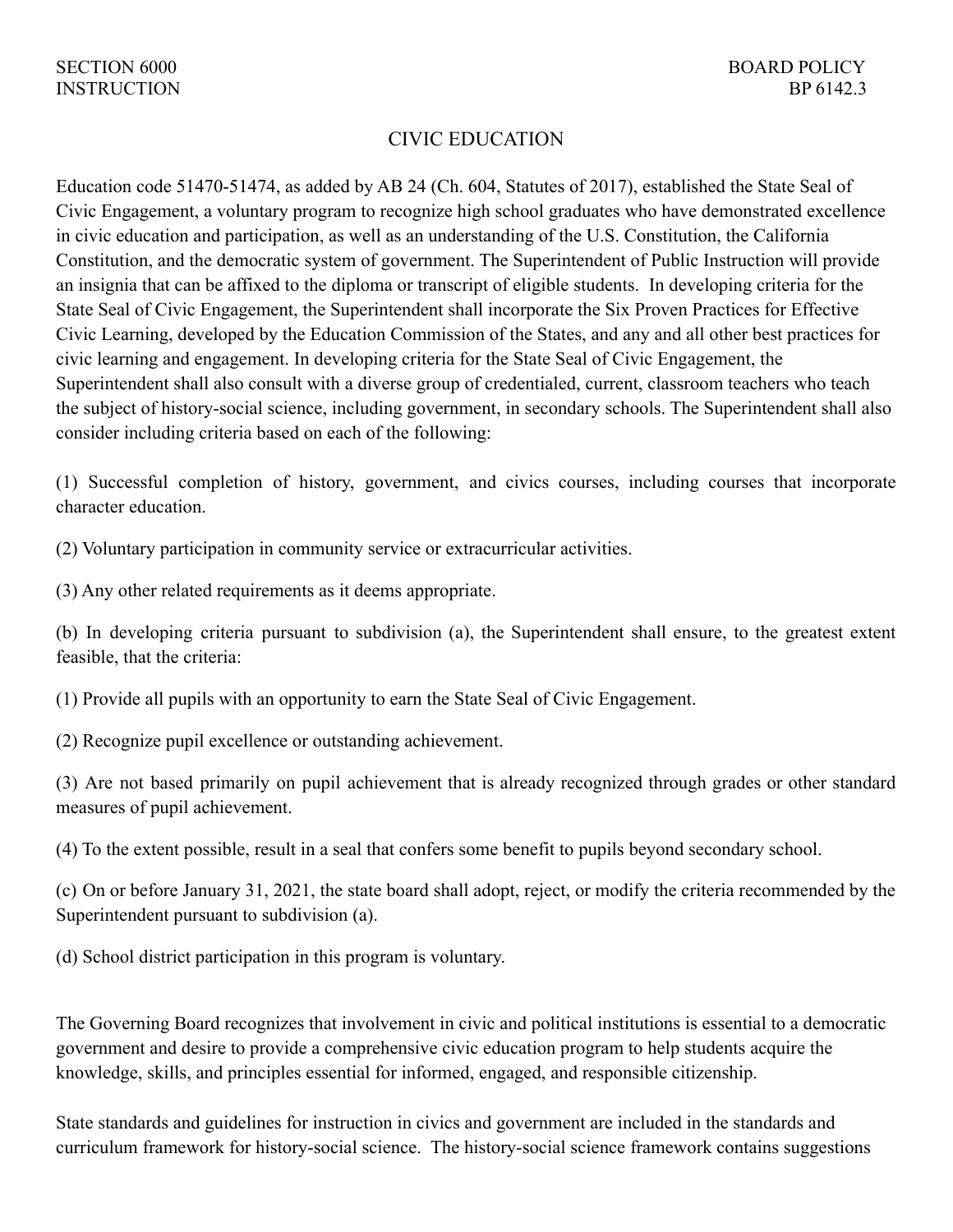for lessons and activities that include simulations of government, student-led debates, research projects, voter education, and service learning. In addition, the Center for Civic Education has developed voluntary National Standards for Civics and Government describing what students should know and be able to do in the field of civics and government in grades K-4, 5 - 8, and 9 - 12.

The Board shall approve, upon the recommendation of the Superintendent or designee, academic standards and curriculum in civics and government that are aligned with state academic standards and curriculum frameworks.

(cf. 6000 - Concepts and Roles) (cf. 6011 - Academic Standards) (cf. 6141 - Curriculum Development and Evaluation) (cf. 6142.94 - History-Social Science Instruction) (cf. 9000 - Role of the Board)

The Superintendent or designee shall determine specific courses within the 9 - 12 curriculum in which civic education and government may be explicitly and systematically taught. He/she shall also encourage the integration of civic education into other subjects as appropriate.

(cf. 6143 - Courses of Study) (cf. 6146.1 - High School Graduation requirements)

The district's civic education program shall provide students with an understanding of the rights and responsibilities of citizens in American democracy and the workings of federal, state, and local governments. As appropriate, instruction should include an examination of fundamental American documents, including, but not limited to, the Declaration of Independence, the United States Constitution, the Federalist Papers, and other significant writings and speeches.

Instruction should also promote a student's understanding of shared democratic principles and values, such as personal responsibility, justice, equality, respect for others, civic-mindedness, and patriotism, and enable students to make their own commitment to these civic values.

Civic engagement projects, extracurricular activities, class and school elections, simulations of government, student-led debates, voter education, and observation of local government processes may be used to reinforce classroom instruction by linking civic knowledge to practical experience and encouraging civic involvement.

(cf. 1400 - Relations Between Other Governmental Agencies and the Schools) (cf. 6142.4 - Service Learning/Community Service Classes) (cf 6145 - Extracurricular and Cocurricular Activities) (cf. 9150 - Student Board Members)

Legal Reference: EDUCATION CODE 54 Student service on boards and commissions 233.5 Teaching of principles 33540 Standards for government and civics instruction